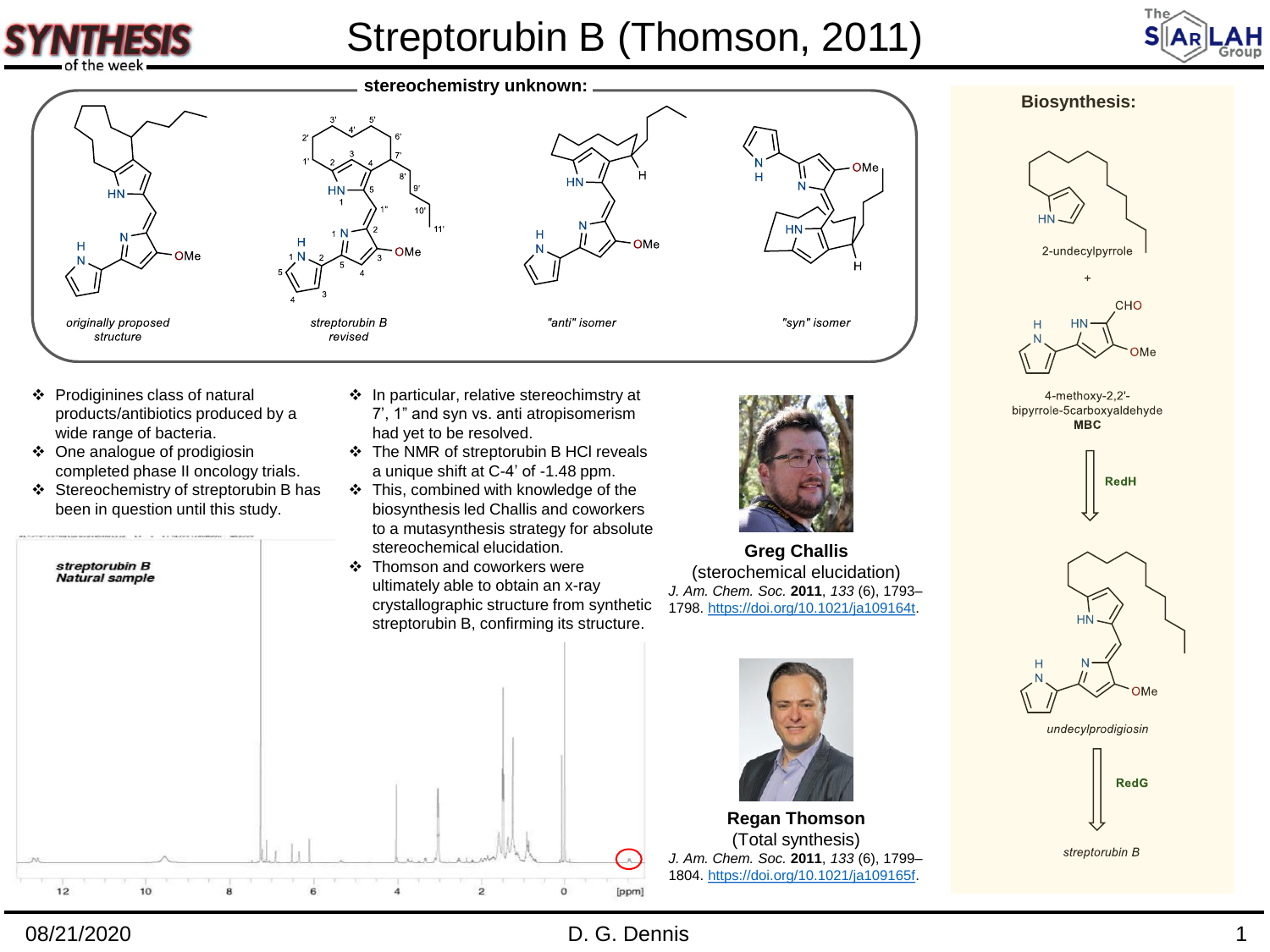



**Preparation of each enantiomer of C-4 D 2-undecylpyrrole:**